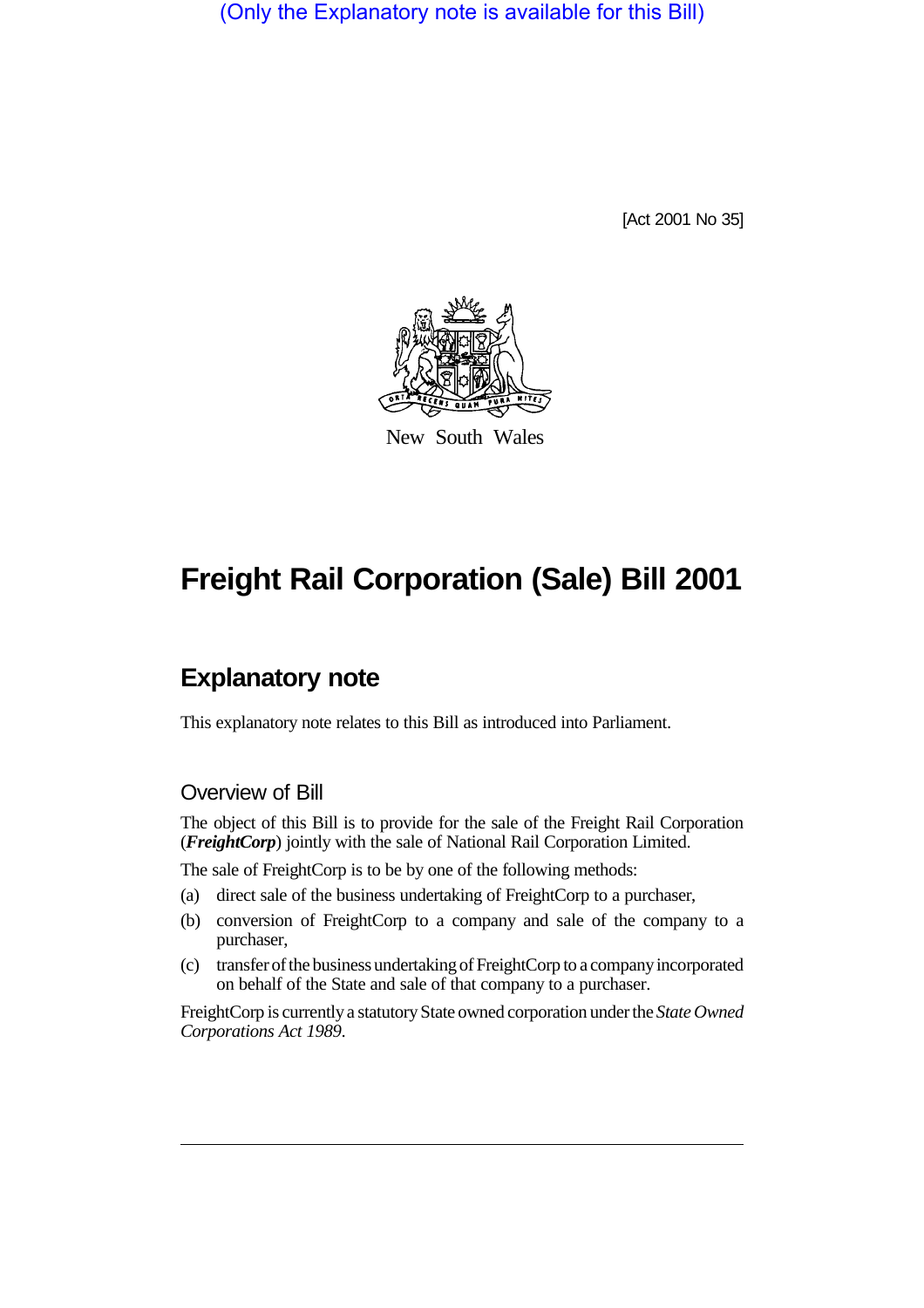Explanatory note

## Outline of provisions

#### **Part 1 Preliminary**

This Part contains the following formal provisions:

**Clause 1** sets out the name (also called the short title) of the proposed Act.

**Clause 2** provides for the commencement of the proposed Act on a day or days to be appointed by proclamation.

**Clause 3** defines certain words and expressions used in the proposed Act and provides that notes in the proposed Act do not form part of the proposed Act.

**Clause 4** validates (to the extent of any invalidity) any act, matter or thing done before the commencement of the proposed Act that would have been validly done under a provision of the proposed Act if that provision had been in force at the time the act, matter or thing was done.

## **Part 2 Sale of FreightCorp**

This Part sets out three methods by which the business undertaking of FreightCorp may be sold, and provides for matters necessary to arrange and conduct the sale. The *business undertaking* of FreightCorp is defined in clause 3 (1) as all the assets, rights and liabilities of FreightCorp.

**Clause 5** sets out three methods for sale, as specified in the Overview above, and requires that FreightCorp's purchaser be National Rail Corporation Limited, the purchaser of National Rail Corporation Limited or a related body corporate of the purchaser.

**Clause 6** provides FreightCorp with such functions as may be necessary or convenient for facilitating its sale, and with any additional functions that the Treasurer may direct FreightCorp to exercise for or in connection with facilitating the sale.

**Clause 7** empowers the Treasurer to give directions to FreightCorp for or in connection with facilitating its sale, and provides that FreightCorp must comply with any such direction.

**Clause 8** allows negotiations for or in connection with the sale to be conducted with any person, whether before, on or after the sale.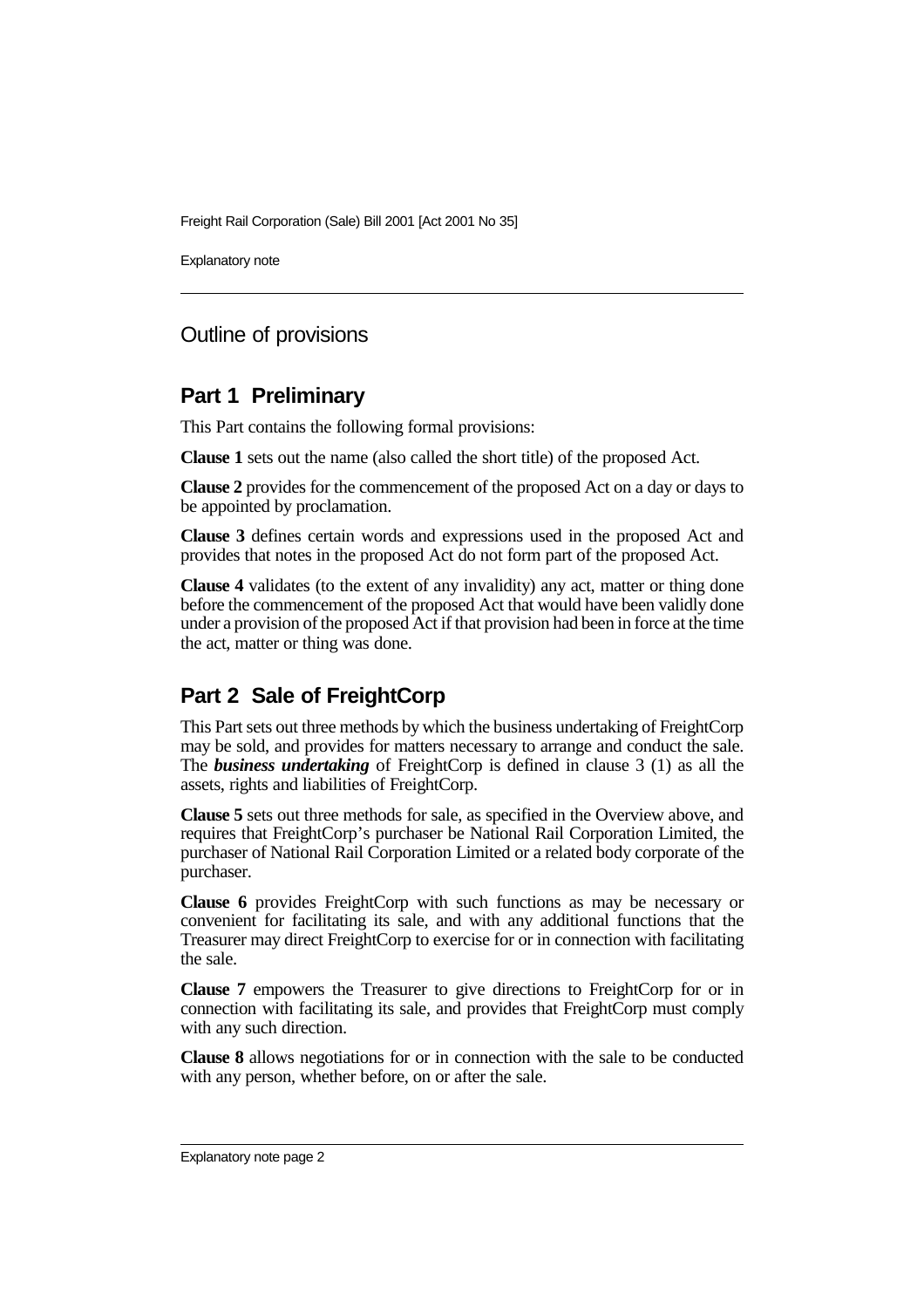Explanatory note

**Clause 9** empowers the Treasurer to exclude assets, rights and liabilities of the business undertaking of FreightCorp from the sale, and to transfer any assets, rights or liabilities excluded from the sale to the Crown, the Ministerial Holding Corporation or any other public authority.

**Clause 10** empowers the Auditor-General, with the approval of the Treasurer, to communicate any matter or thing that has come to the knowledge of the Auditor-General in respect of FreightCorp. Such communications may only be made to certain specified persons, including potential purchasers. There are restrictions on recording or divulging information acquired under this provision.

## **Part 3 Sale method 1—direct transfer of undertaking to purchaser**

This Part deals with the sale of FreightCorp by the sale of its business undertaking.

**Clause 11** authorises the Treasurer to enter into agreements for or in connection with the sale of the business undertaking of FreightCorp to a purchaser, and to act on behalf of FreightCorp for that purpose. Any such agreement may be entered into before, on or after the sale.

**Clause 12** empowers the Treasurer to transfer to the purchaser any assets, rights or liabilities that comprise the business undertaking of FreightCorp.

**Clause 13** provides that, for the purposes of the Part, the business undertaking of FreightCorp does not include any assets, rights or liabilities that the Treasurer has excluded from sale under clause 9.

**Clause 14** makes special provision for certain leases or subleases of property that the Treasurer declares to be special leases. A special lease cannot be transferred and remains the property of FreightCorp but the property concerned can be subleased or sub-subleased to the purchaser or a related body corporate of the purchaser or transferee from the purchaser.

**Clause 15** provides for the dissolution of FreightCorp following the sale of its business undertaking unless any special lease is held. If a special lease is held, FreightCorp is converted to a corporation sole constituted by the Treasurer with appropriate functions to enable it to exercise its functions under a special lease or associated sublease/sub-sublease. Any remaining assets, rights and liabilities of FreightCorp become assets, rights and liabilities of the Crown and may be transferred to the Ministerial Holding Corporation or to any other public authority.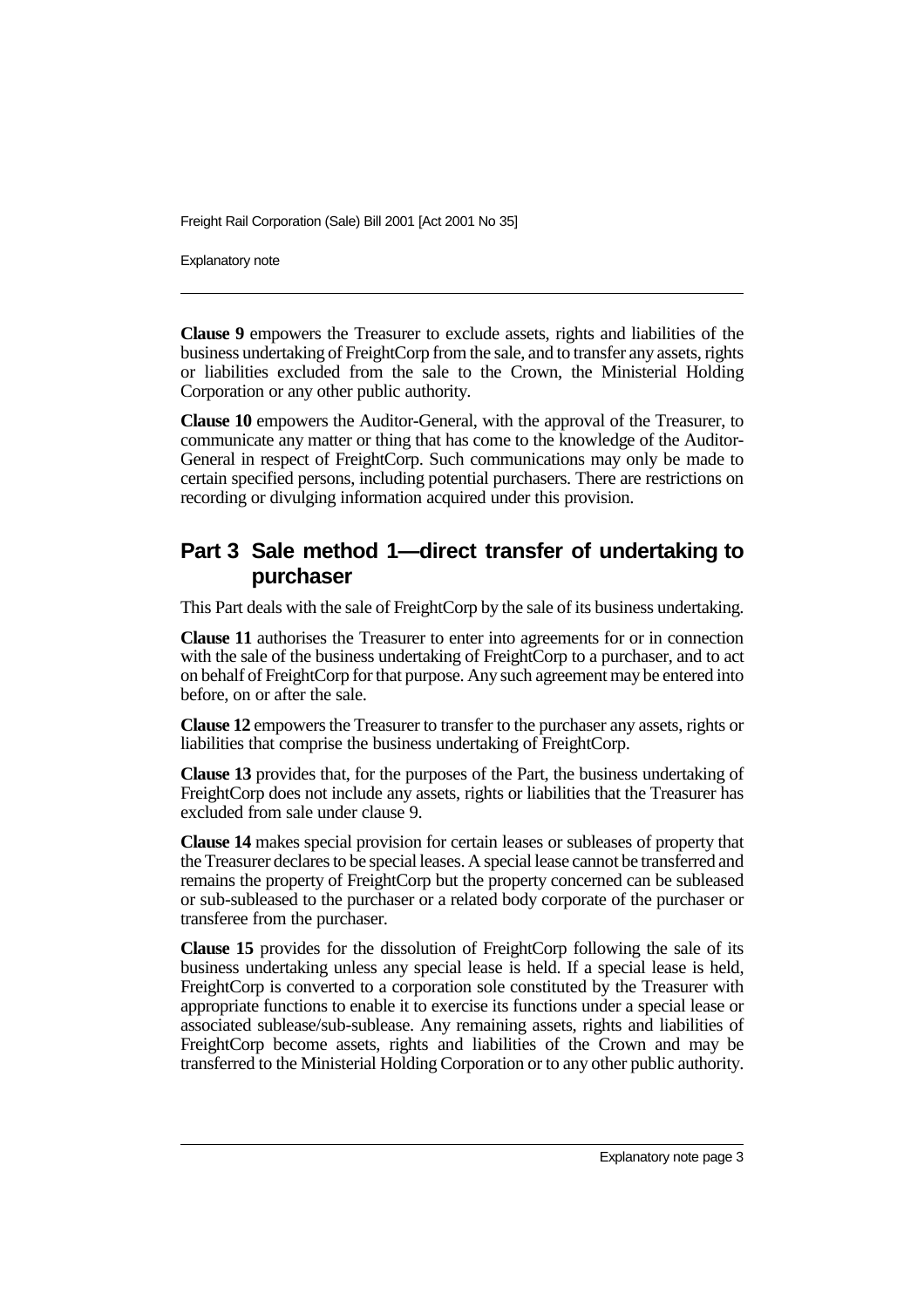Explanatory note

# **Part 4 Sale method 2—conversion to company and sale of company to purchaser**

This Part deals with the sale of FreightCorp by conversion of FreightCorp to a company and sale of the company to a purchaser.

**Division 1 (Conversion of FreightCorp to company)** of Part 4 (**clauses 16–22**) deals with the conversion of FreightCorp to a company limited by shares under the *Corporations Law*.

**Clause 16** empowers the Treasurer to direct FreightCorp to convert to a company for the purposes of the sale of its business undertaking. The company to which FreightCorp is converted is referred to as the *sale company*.

**Clause 17** authorises the incorporation of FreightCorp for the purposes of the *Corporations Law*, and provides for FreightCorp to take the necessary steps to be registered as a company limited by shares under the *Corporations Law*.

**Clause 18** provides for the holding of shares in the sale company before the shares are transferred to the purchaser. Such shares are held for and on behalf of the State, and the Treasurer may act for or on behalf of the shareholders in connection with their shares in the sale company.

**Clause 19** provides that the sale company is taken to be a continuation of, and the same legal entity as, FreightCorp as it existed before the conversion. The clause also provides for the construction of references in other Acts, instruments or documents to FreightCorp or the Freight Rail Corporation.

**Clause 20** provides that the sale company continues to be a party to any contract or arrangement entered into by FreightCorp before the conversion that had force immediately before the conversion. The sale company has the same entitlements as FreightCorp under such a contract or arrangement.

**Clause 21** provides for FreightCorp to cease to be a State owned corporation immediately after it converts to the sale company.

**Clause 22** empowers the Treasurer, while all issued shares in the sale company are held for or on behalf of the State, to transfer any assets, rights and liabilities that comprised the business undertaking of FreightCorp to the Ministerial Holding Corporation or any other public authority.

**Division 2 (Management of sale company before sale)** of Part 4 (**clauses 23–26**) deals with the management of the sale company after its conversion from FreightCorp and before its sale to the purchaser.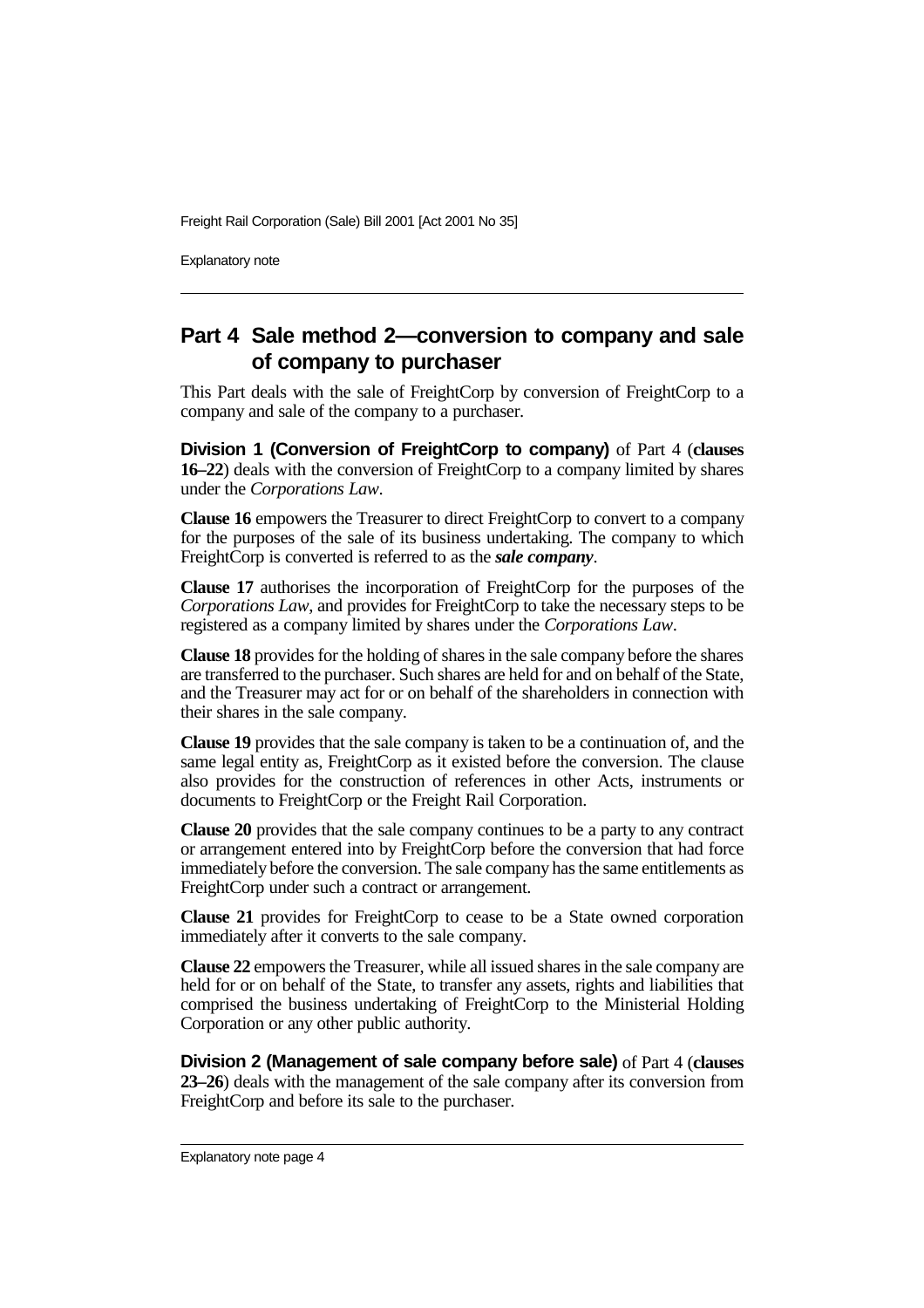Explanatory note

**Clause 23** provides that the Division applies during any period after the conversion of FreightCorp when the issued shares in the sale company are held for or on behalf of the State.

**Clause 24** provides that the board of directors of the sale company is, in the exercise of its functions, subject to the control and direction of the Treasurer.

**Clause 25** provides that the sale company is an agent of the State, but (except as otherwise agreed or provided) does not represent the State, is not exempt from State rates, taxes, duties or imposts, and cannot render the State liable for any debts, liabilities or obligations.

**Clause 26** applies certain provisions of the *State Owned Corporations Act 1989* to the sale company, and provides for regulations under the proposed Act to apply (with or without modification) provisions of that Act to the sale company.

**Division 3 (Sale of company)** of Part 4 (**clauses 27–31**) deals with the process of selling the sale company to the purchaser.

**Clause 27** empowers the Treasurer to enter into an agreement to sell the business undertaking of the sale company by selling the shares in the sale company.

**Clause 28** authorises the Treasurer to transfer the shares in the sale company to the purchaser in accordance with the terms of the agreement.

**Clause 29** authorises the Treasurer to arrange alterations or additions to the constitution of the sale company that are contemplated by the agreement with the purchaser.

**Clause 30** provides that the obligations of the sale company are not guaranteed by the State.

**Clause 31** provides that State taxes are not payable in relation to certain specified matters, including the conversion of FreightCorp to the sale company and the disposal or purchase of shares in the sale company. The regulations may specify further matters.

# **Part 5 Sale method 3—transfer of undertaking to company and sale of company to purchaser**

This Part deals with the sale of FreightCorp by transfer of the business undertaking of FreightCorp to a company incorporated on behalf of the State and sale of that company to a purchaser.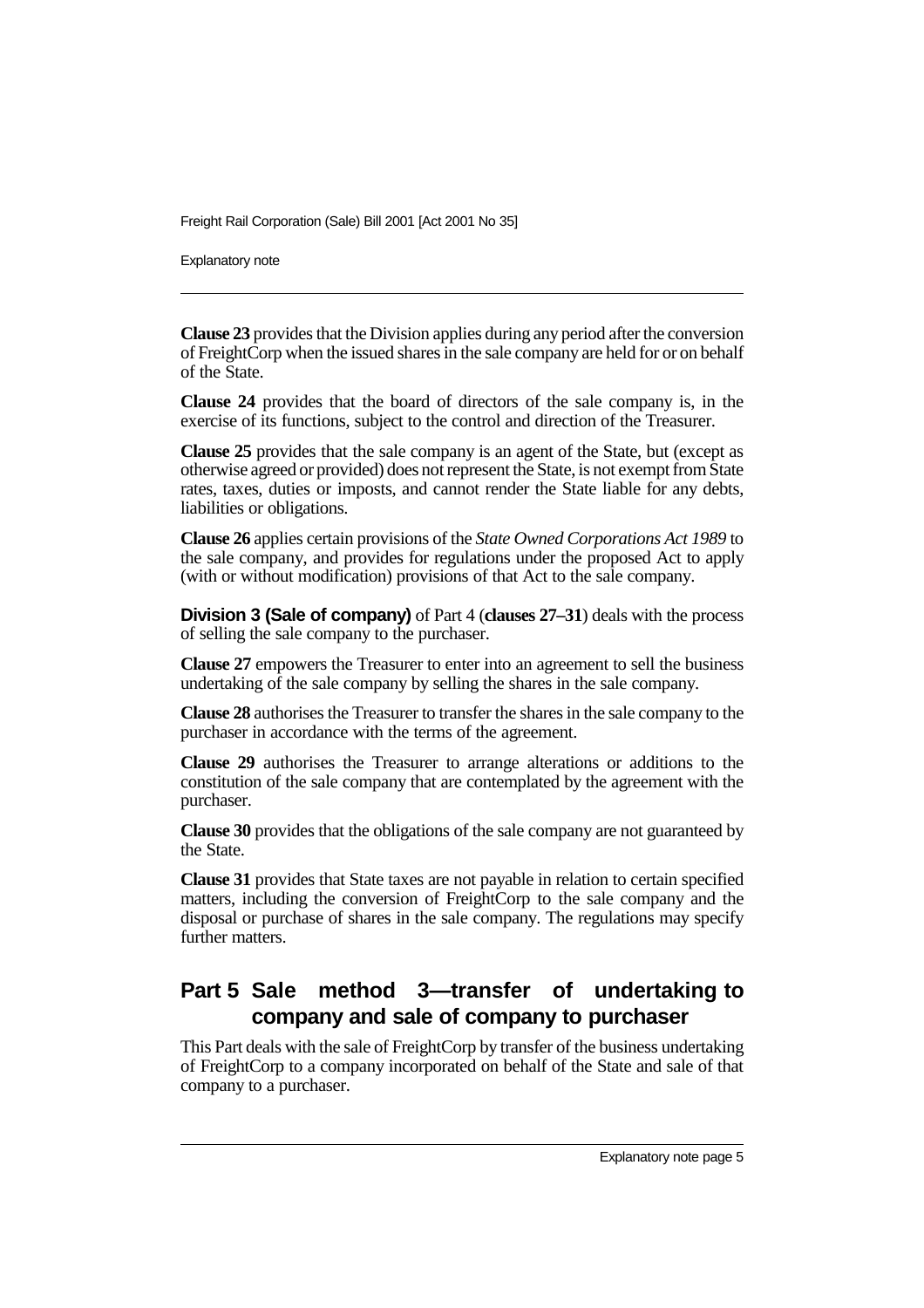Explanatory note

**Clause 32** empowers the Treasurer on behalf of the State to form a company limited by shares or acquire all the issued shares in a company limited by shares (referred to as *the sale company*).

**Clause 33** authorises the Treasurer to enter into agreements for or in connection with the sale of the business undertaking of FreightCorp to the sale company and to act for and on behalf of FreightCorp for that purpose. Any such agreement may be entered into before, on or after the sale.

**Clause 34** empowers the Treasurer to transfer any assets, rights and liabilities that comprise the business undertaking of FreightCorp to the sale company. Any of the transferred assets, rights and liabilities may be transferred back to FreightCorp, but only while all the issued shares in the sale company are held by the State.

**Clause 35** makes special provision for certain leases or subleases of property that the Treasurer declares to be special leases. A special lease cannot be transferred and remains the property of FreightCorp but the property concerned can be subleased or sub-subleased to the purchaser or a related body corporate of the purchaser or transferee from the purchaser.

**Clause 36** provides for the dissolution of FreightCorp following the sale of its business undertaking unless any special lease is held. If a special lease is held, FreightCorp is converted to a corporation sole constituted by the Treasurer with appropriate functions to enable it to exercise its functions under a special lease or associated sublease/sub-sublease. Any remaining assets, rights and liabilities of FreightCorp become assets, rights and liabilities of the Crown and may be transferred to the Ministerial Holding Corporation or to any other public authority.

**Clause 37** empowers the Treasurer to enter into an agreement to sell the business undertaking of the sale company by selling the shares in the sale company.

**Clause 38** authorises the Treasurer to transfer the shares in the sale company to the purchaser in accordance with the terms of the agreement.

**Clause 39** provides that, for the purposes of the Part, the business undertaking of FreightCorp does not include any assets, rights or liabilities that the Treasurer has excluded from sale under clause 9.

**Clause 40** provides that the obligations of the sale company are not guaranteed by the State.

**Clause 41** provides that State taxes are not payable in relation to the issue of shares in the sale company to the State or the disposal or purchase of those shares. The regulations may specify further matters.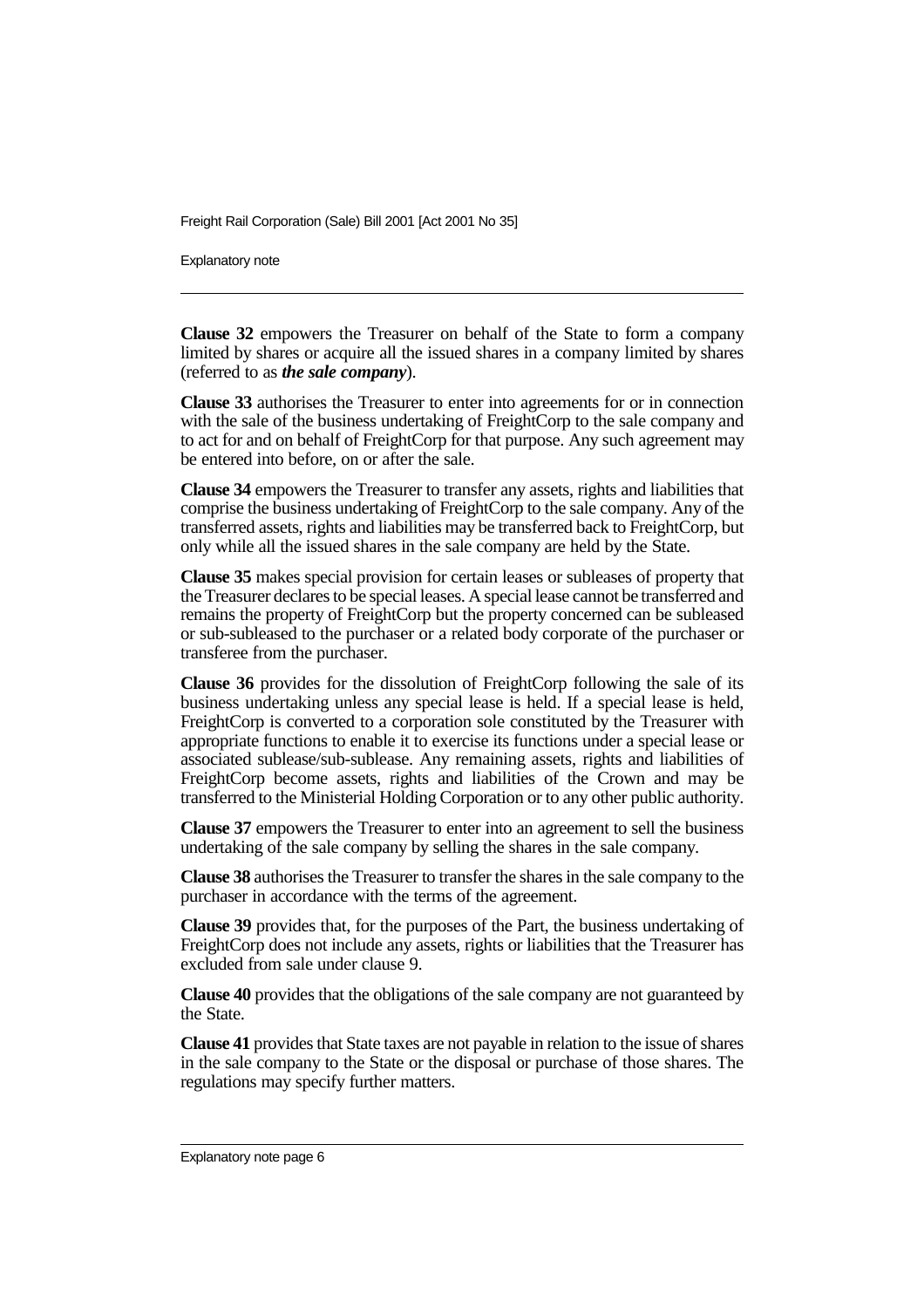Explanatory note

## **Part 6 Results of sale**

This Part deals with the employment of employees of FreightCorp after its sale, and the disposal of proceeds of the sale.

**Clause 42** provides that if the sale of FreightCorp is by sale method 1 (direct transfer of undertaking to purchaser), the employees of FreightCorp are transferred to the employment of the purchaser. If the sale of FreightCorp is by sale method 3 (transfer of undertaking to company and sale of company to purchaser), the employees are transferred to the employment of the sale company.

Transferred employees retain any rights to sick leave, annual leave or long service accrued before the transfer (unless the employee has been paid the money value of the accrued leave).

No provision is made for the case where the sale is by sale method 2 (conversion to company and sale of company to purchaser), because the sale company to which FreightCorp is converted is the same legal entity as FreightCorp, and staff of FreightCorp continue as staff of the same entity.

**Clause 43** provides that on the sale of the sale company under sale method 2 or 3, each staff member of the sale company continues to be a staff member of the sale company, despite the change in ownership, on the same terms and conditions of employment as applied to the staff member immediately before the sale.

**Clause 44** gives effect to Schedule 2, which provides for the transfer of FreightCorp employees from public sector superannuation schemes to the Local Government Superannuation Scheme or another superannuation scheme approved by the Treasurer. The Treasurer may also approve of transferred employees remaining with their current superannuation schemes.

**Clause 45** provides that proceeds of the sale of FreightCorp are to be paid into the Consolidated Fund, less any amount approved by the Treasurer to meet expenses reasonably incurred in connection with the operation of the proposed Act.

## **Part 7 Miscellaneous**

This Part deals with miscellaneous matters relating to the sale of FreightCorp and the operation of the proposed Act.

**Clause 46** provides for the replacement of the *Corporations Law* by the proposed *Corporations Act 2001* of the Commonwealth.